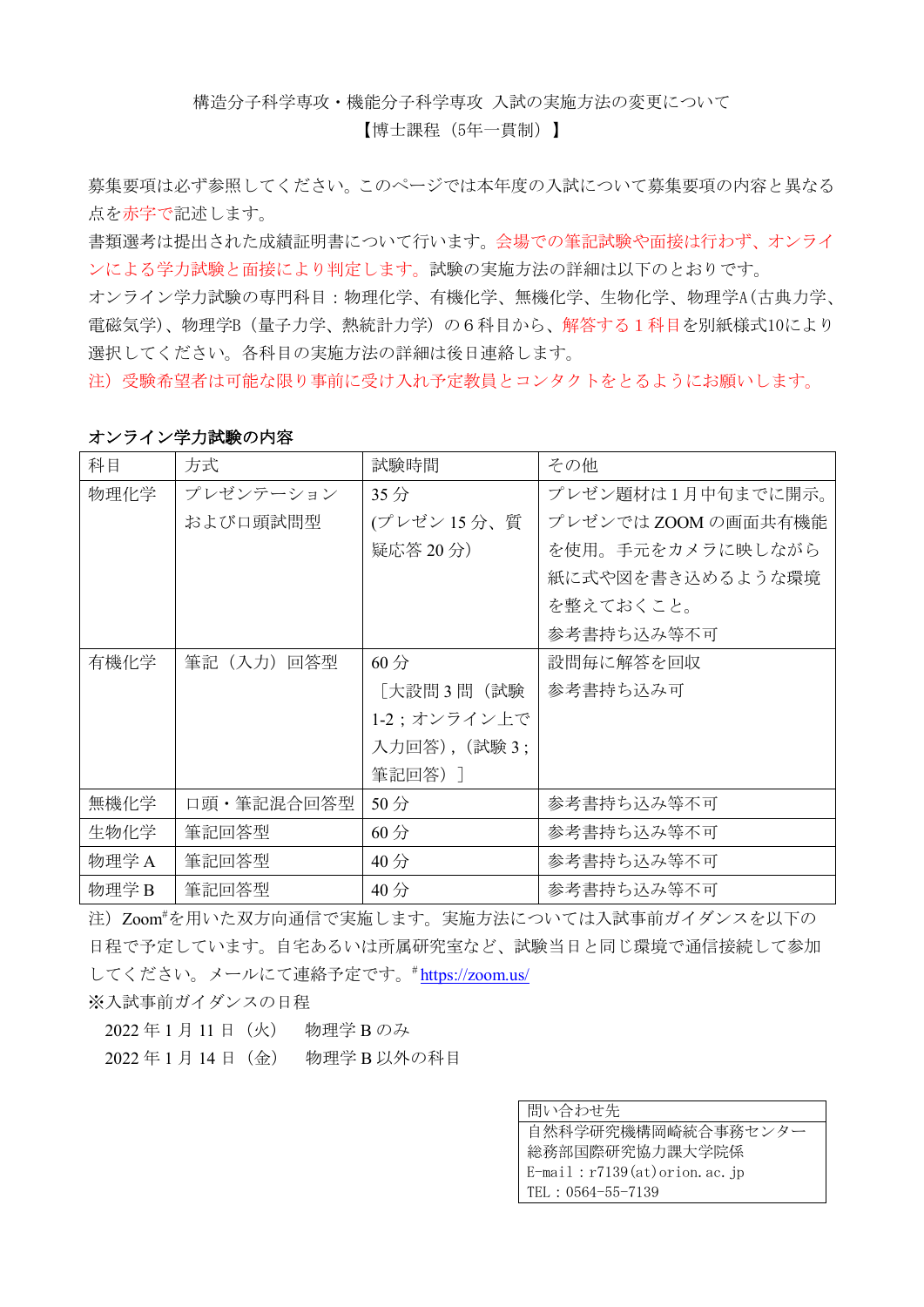## Dept. of Structural Molecular Science · Dept. of Functional Molecular Science For changes in screening procedures 【5-year Doctoral Program】

Please be sure to refer to the application guidelines. This page describes the differences of the entrance examination in this year from the application guidelines in red.

Selection will be done based on submitted application documents, online examination and online interview. Examination of application documents will be done by referring to submitted transcripts etc. Online examination with questions on specialized subject and online interview will be done instead of on-site written examination and face-to-face interview. More details of the method of examination is follows.

Specialized subjects: Applicants must choose one subject they wish to answer from the following six subjects in application: (a) physical chemistry, (b) organic chemistry, (c) inorganic chemistry, (d) biological chemistry, (e) physics A (classical mechanics & electromagnetism), and (f) physics B (quantum mechanics, thermodynamics  $\&$ statistical mechanics).

Note: Applicants are encouraged to contact the host professor in advance as possible.

| Subject                | Style                                | <b>Examination</b> time                                                                                     | Other information or requirements                                                                                                                                                                                                                            |
|------------------------|--------------------------------------|-------------------------------------------------------------------------------------------------------------|--------------------------------------------------------------------------------------------------------------------------------------------------------------------------------------------------------------------------------------------------------------|
| Physical<br>Chemistry  | Presentation and<br>oral examination | 35 minutes<br>(presentation 15 min,<br>$Q & A 20$ min)                                                      | Presentation subjects will be announced in<br>mid-January to all applicants. Applicants<br>should prepare an environment where he/she<br>can write the expressions and/or figures on<br>paper that can be shown by the web camera.<br>No reference book etc. |
| Organic<br>Chemistry   | Writing and web<br>Q & A             | 60 minutes<br>[1-2 quick questions<br>(web $Q & A style)$<br>and<br>1 writing questions<br>(writing style)] | Answers will be collected right after each<br>question.<br>Reference books can be brought in.                                                                                                                                                                |
| Inorganic<br>Chemistry | Oral and writing                     | 50 minutes                                                                                                  | No reference book etc.                                                                                                                                                                                                                                       |
| Biochemistry           | Writing                              | 60 minutes                                                                                                  | No reference book etc.                                                                                                                                                                                                                                       |

## **Contents of online scholastic examination**